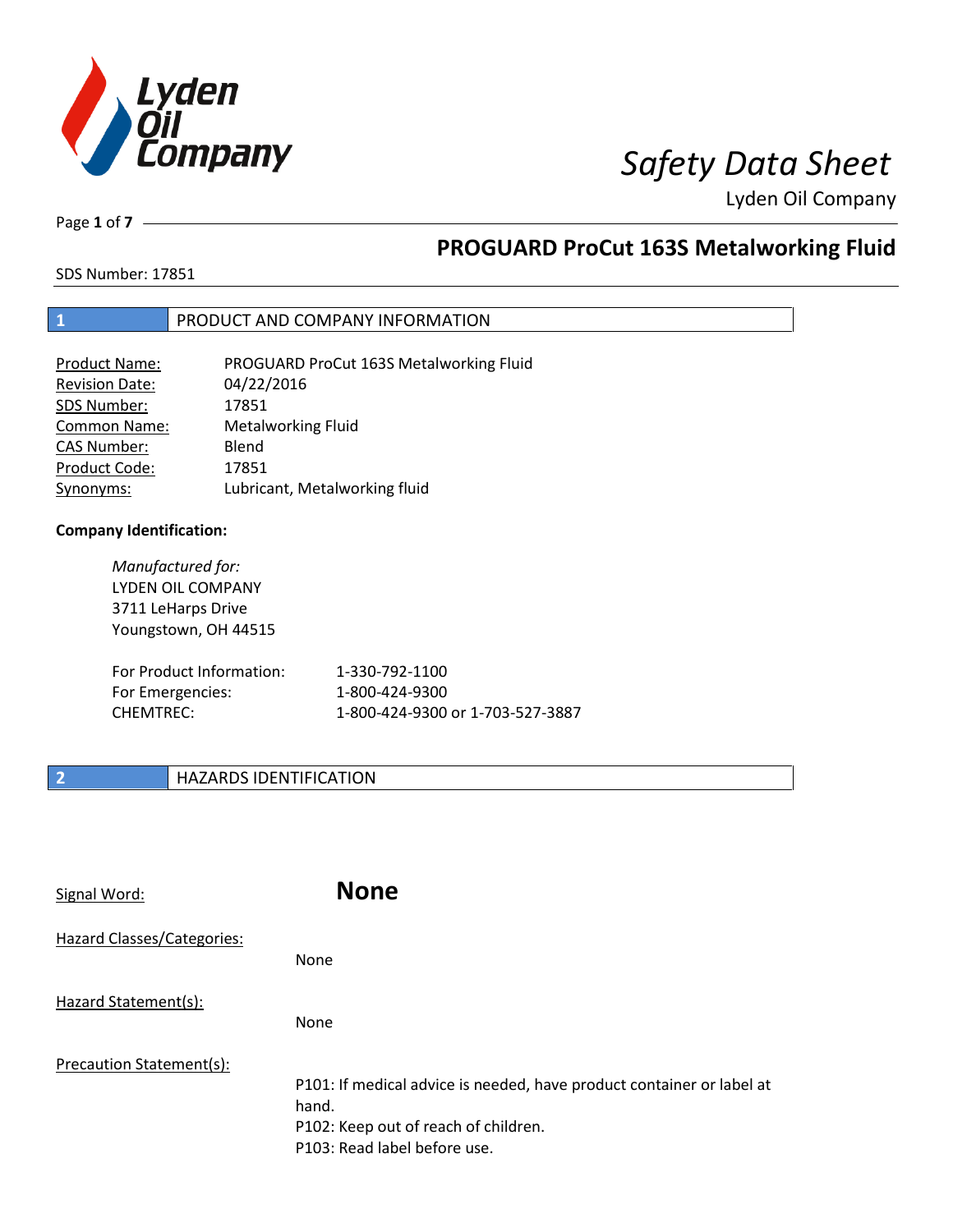

Page **2** of **7**

## **PROGUARD ProCut 163S Metalworking Fluid**

SDS Number: 17851

Other Hazard Statement(s):

Repeated exposure may cause skin dryness or cracking.

|  | COMPOSITION / INFORMATION ON INGREDIENTS |
|--|------------------------------------------|
|--|------------------------------------------|

Ingredients:

*Mixture of the substances listed below with nonhazardous additions.*

| <b>Chemical Name</b>                   | <b>CAS Number</b> | Percentage |
|----------------------------------------|-------------------|------------|
| Hydrotreated heavy naphthenic base oil | 64741-52-5        | 85-95      |
| Non-hazardous Additives                | N/A               | $5 - 15$   |

*\*Any concentration shown as a range is to protect confidentiality or is due to batch variation.*

| <b>MEASURES</b><br><b>AID</b><br><b>FIRST</b> |
|-----------------------------------------------|
|                                               |

### Description of First Aid Measures:

| Inhalation:   | If symptoms develop, move victim to fresh air. If symptoms persist,<br>obtain medical attention.                  |
|---------------|-------------------------------------------------------------------------------------------------------------------|
| Skin Contact: | Wash with soap and water. Remove contaminated clothing and wash<br>before reuse. Get medical attention if needed. |
| Eye Contact:  | Rinse opened eye for several minutes under running water. If<br>symptoms persist, consult medical attention.      |
| Ingestion:    | Rinse mouth with water. If symptoms develop, obtain medical<br>attention.                                         |

Symptoms and Effects, both acute and delayed:

No further relevent data available.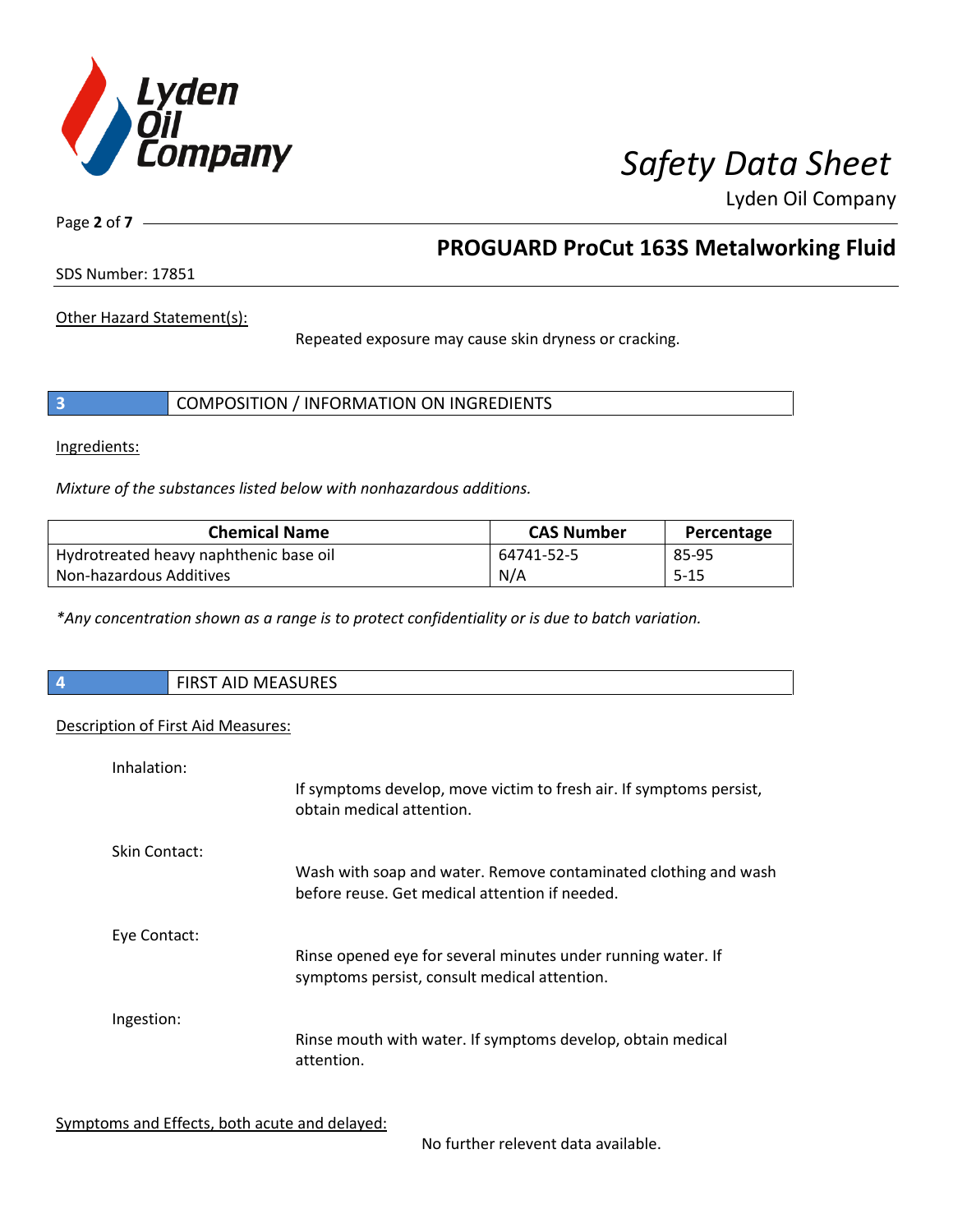

| Page 3 of $7 -$                                       |                                                                                                                                                                                                   |
|-------------------------------------------------------|---------------------------------------------------------------------------------------------------------------------------------------------------------------------------------------------------|
|                                                       | <b>PROGUARD ProCut 163S Metalworking Fluid</b>                                                                                                                                                    |
| <b>SDS Number: 17851</b>                              |                                                                                                                                                                                                   |
| <b>Recommended Actions:</b>                           | Treat symptomatically. Call a doctor or poison<br>control center for guidance.                                                                                                                    |
| 5<br>FIRE FIGHTING MEASURES                           |                                                                                                                                                                                                   |
| Recommended Fire-Extinguishing Equipment:             | Use dry powder, foam, or carbon dioxide fire<br>extinguishers. Water may be ineffective in fighting<br>an oil fire unless used by experienced fire fighters.                                      |
| Possible Hazards During a Fire:                       | Hazardous combustion products may include: A<br>complex mixture of airborne solid and liquid<br>particulates and gases (smoke). Carbon monoxide.<br>Unidentified organic and inorganic compounds. |
| Recommendations to Firefighters:                      | No special measures required.                                                                                                                                                                     |
| $6\phantom{1}6$<br><b>ACCIDENTAL RELEASE MEASURES</b> |                                                                                                                                                                                                   |
| <b>Personal Precautions:</b>                          | Avoid contact with skin, eyes, and clothing.<br>Keep away from sources of ignition.                                                                                                               |
| <b>Emergency Procedures:</b>                          | Contain spilled material, collect in suitable and<br>properly labeled containers.                                                                                                                 |
| <b>Environmental Precautions:</b>                     | Do not allow to reach sewage system or any water<br>course.<br>Do not allow to enter ground waters.                                                                                               |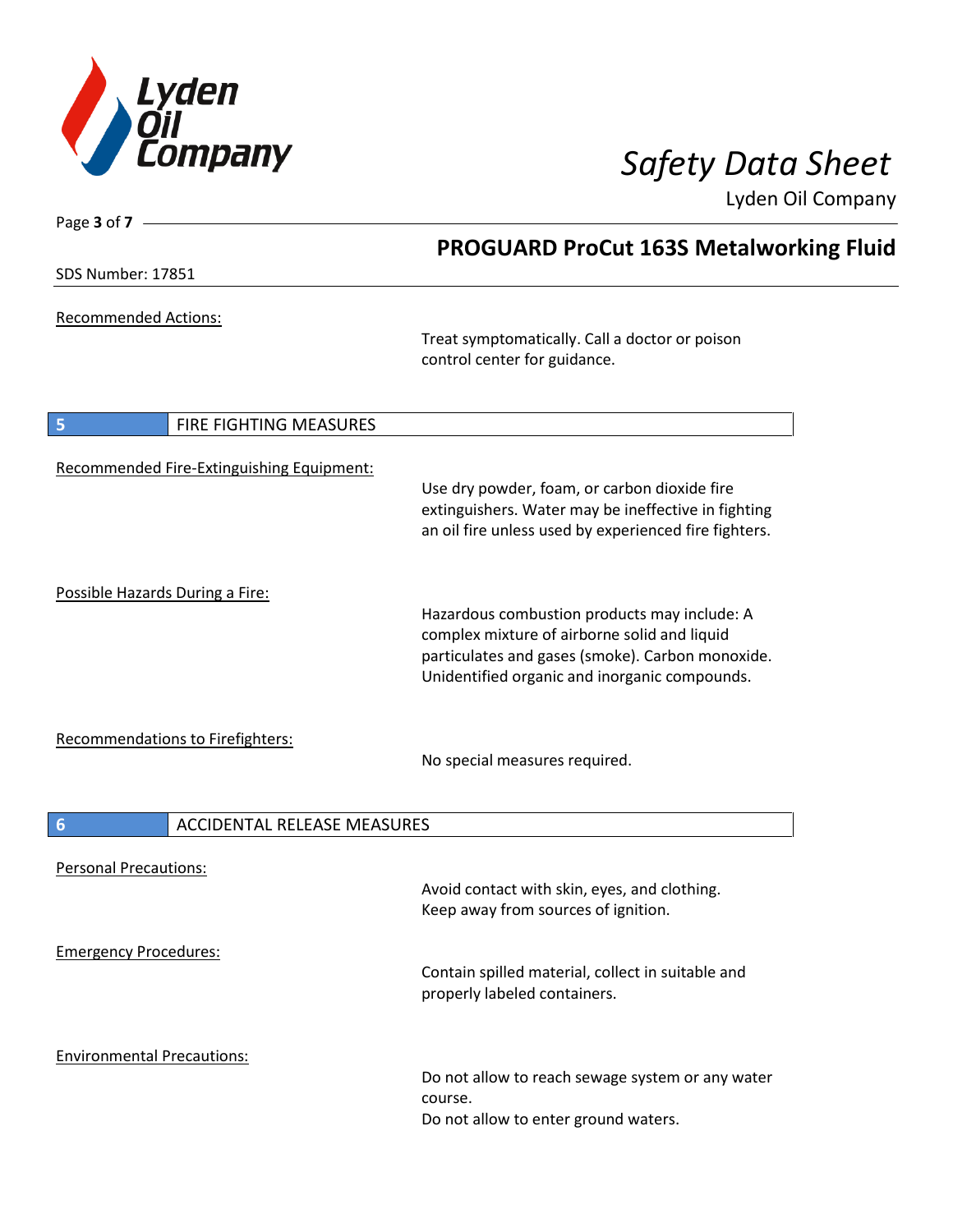

**PROGUARD ProCut 163S Metalworking Fluid**

Lyden Oil Company

SDS Number: 17851

Page **4** of **7**

Cleanup Procedures:

Pick up excess with inert absorbant material.

**7** HANDLING AND STORAGE Handling Precautions:

> Handle with care and avoid spillage on the floor. Do not cut, weld, drill, grind, braze, or solder container.

Storage Requirements:

Keep container tightly sealed. Keep away from sources of ignition.

### **8** EXPOSURE CONTROLS / PERSONAL PROTECTION

Exposure Limits:

No data available.

Engineering Controls:

All ventilation should be designed in accordance with OSHA standard (29 CFR 1910.94).

Personal Protective Equipment:

Wash hands before breaks and at the end of work. Use safety glasses and gloves.

### **9 PHYSICAL AND CHEMICAL PROPERTIES**

| Color:                 | Amber              |
|------------------------|--------------------|
| <b>Physical State:</b> | Liquid             |
| Odor:                  | Data not available |
| Odor Threshold:        | Data not available |
| pH:                    | Data not available |
| <b>Melting Point:</b>  | Data not available |
| <b>Boiling Point:</b>  | Data not available |
| <b>Boiling Range:</b>  | Data not available |
|                        |                    |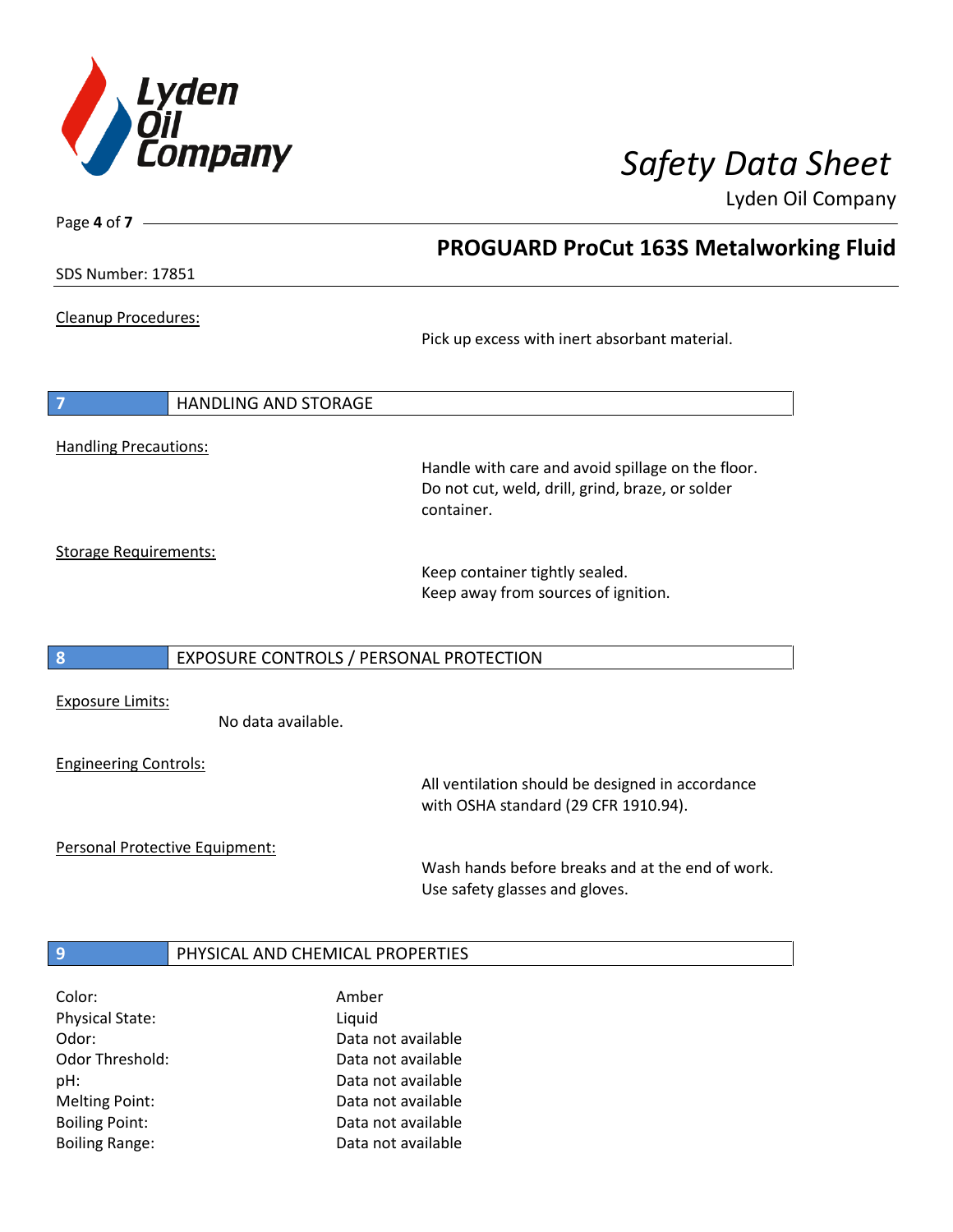

Page **5** of **7**

# **PROGUARD ProCut 163S Metalworking Fluid**

| 162.8° C / 325° F (COC Method) |
|--------------------------------|
| Data not available             |
| Data not available             |
| Data not available             |
| Data not available             |
| Data not available             |
| Data not available             |
| Insoluble in water             |
| Data not available             |
| Data not available             |
| Data not available             |
| Data not available             |
|                                |

# **10** STABILITY AND REACTIVITY Stability: Stable under normal conditions. Reactivity: Not reactive under normal conditions. Conditions to Avoid: Extreme temperature, sparks, open flame, and direct sunlight. Hazardous Reactions: No known hazardous reactions. Incompatible Materials: No further relevant information available. Decomposition Products: Hazardous decomposition products are not expected to form.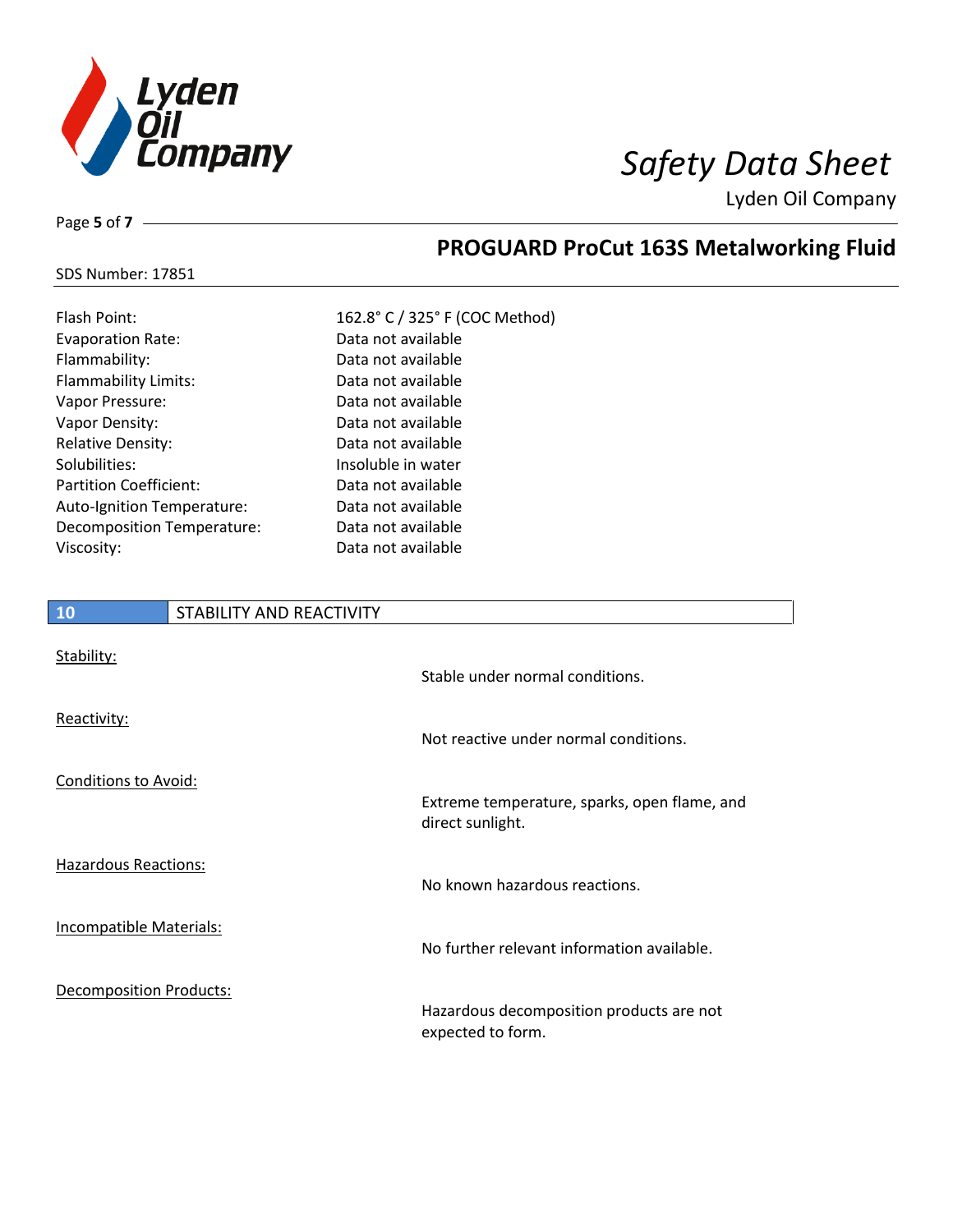

**PROGUARD ProCut 163S Metalworking Fluid**

Lyden Oil Company

SDS Number: 17851

Page **6** of **7**

# **11** TOXICOLOGICAL INFORMATION Routes of Exposure: Skin and eye contact are the primary routes of exposure although exposure may occur following accidental ingestion. Exposure Effects: Repeated skin contact may cause dermatitis or an oil acne. Measures of Toxicity: No test data available. Carcinogenic/Mutagenic Precautions: Non-carcinogenic and not expected to be mutagentic. **12** ECOLOGICAL INFORMATION Ecological Precautions: Avoid exposing to the environment. Ecological Effects: No specific environmental or aquatic data available. **13** DISPOSAL CONSIDERATIONS Disposal Methods: Dispose of waste material in accordance with all local, state, and federal requirements. Disposal Containers: Use properly approved container for disposal. Special Precautions: Do not flush to surface waters or drains.